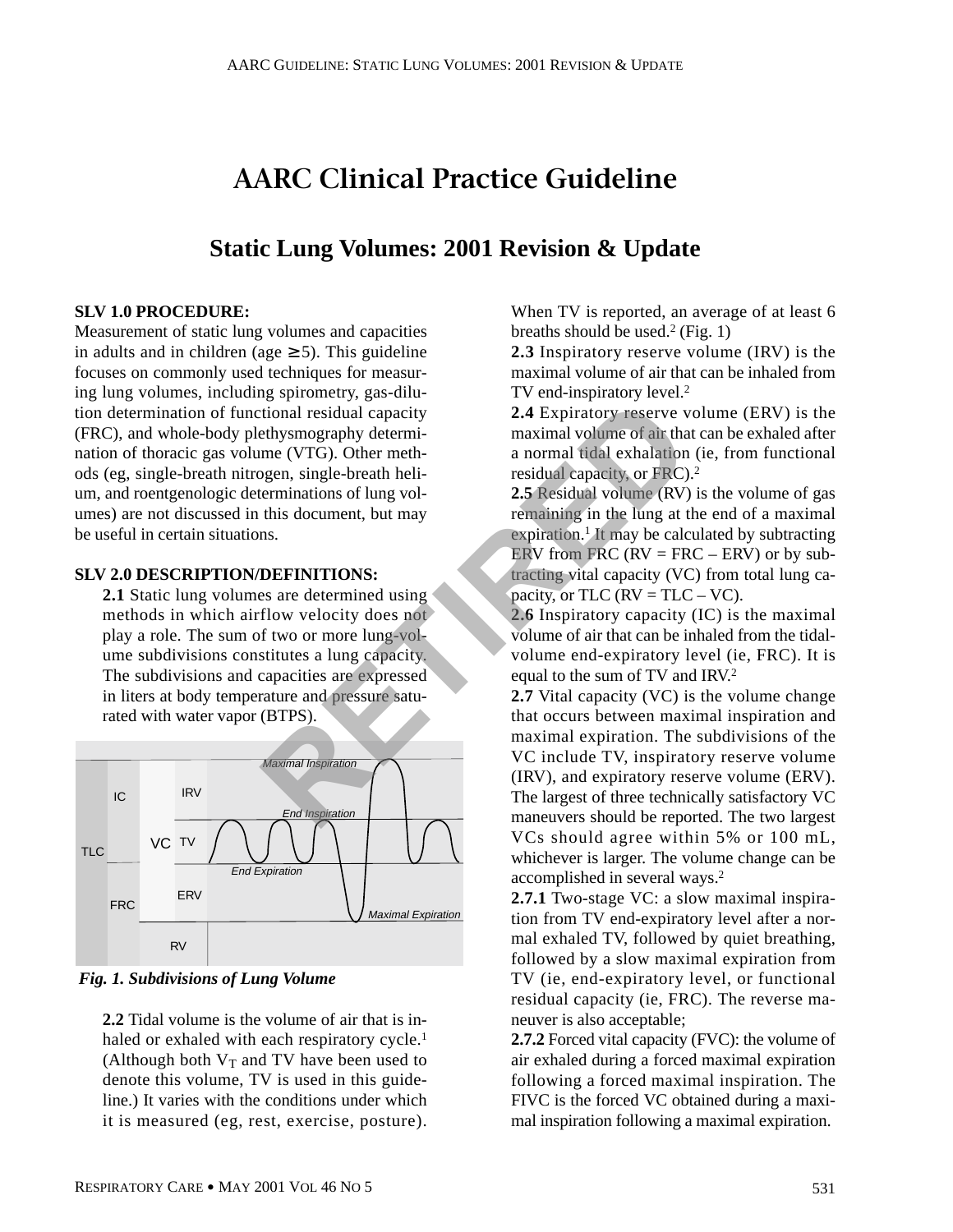**2.8** FRC is the volume of air in the lung at the average TV end-expiratory level. It is the sum of the ERV and RV. When subdivisions of lung volume are reported, the method of measurement should be specified (eg, helium dilution, nitrogen washout, body plethysmography).2

**2.9** Thoracic gas volume (VTG) is the volume of air in the thorax at any point in time and at any level of thoracic expansion. It is usually measured by whole-body plethysmography. It may be determined at any level of lung inflation; however, it is most commonly determined at or near FRC.2 As an alternative, lung volume may be tracked continuously, and FRC determined from VTG by addition or subtraction of volume. **2.10** Total lung capacity (TLC) is the volume of air in the lung at the end of a maximal inspiration. It is usually calculated in one of two ways: (1)  $TLC = RV + VC$  or (2)  $TLC = FRC + IC$ . The method of measurement (eg, gas dilution, body plethysmography) should be specified.<sup>2</sup> For subtraction of volume.<br>
The volume of the volume of the volume of the volume of the volume of the value of a maximal inspiral<br>
ated in one of two ways: In addition, the procedure of two ways:<br>
The addition, the procedu

## **SLV 3.0 SETTINGS:**

- **3.1** Pulmonary function laboratories
- **3.2** Cardiopulmonary laboratories
- **3.3** Clinics and physicians' offices
- **3.4** Patient care areas
- **3.5** Study and field settings

#### **SLV 4.0 INDICATIONS:**

Indications include but are not limited to the need

**4.1** to diagnose restrictive disease patterns;<sup>3</sup> **4.2** to differentiate between obstructive and re-

strictive disease patterns,<sup>2</sup> particularly in the presence of a reduced VC;<sup>4</sup>

**4.3** to assess response to therapeutic interventions (eg, drugs, transplantation, radiation, chemotherapy, lobectomy, lung-volume-reduction surgery);

**4. 4** to aid in the interpretation of other lung function tests (eg, DL/VA,  $sG_{aw}$ , RV/TLC;<sup>2</sup>

**4.** 5 to make preoperative assessments<sup>2</sup> in patients with compromised lung function (known or suspected) when the surgical procedure is known to affect lung function;

**4. 6** to provide an index of gas trapping (by comparison of gas dilution techniques with plethysmographic measurements).5

## **SLV 5.0 CONTRAINDICATIONS:**

**5.1** No apparent absolute contraindications

exist; the relative contraindications for spirometry are appropriate and may include:<sup>2,6,7</sup>

- **5.1.1** hemoptysis of unknown origin;
- **5.1.2** untreated pneumothorax;

**5.1.3** pneumothorax treated with a chest tube—because the chest tube may introduce leaks and interfere with gas-dilution measurements;

**5.1.4** unstable cardiovascular status;

**5.1.5** thoracic and abdominal or cerebral aneurysms.

**5.2** With respect to whole-body plethysmography, such factors as claustrophobia, upper body paralysis, obtrusive body casts, intravenous (I.V.) pumps, or other conditions that immobilize or prevent the patient from fitting into or gaining access to the 'body box' are a concern. In addition, the procedure may necessitate stopping I.V. therapy or supplemental oxygen.

## **SLV 6.0 HAZARDS/COMPLICATIONS:**

**6.1** Infection may be contracted from improperly cleaned tubing, mouthpieces, manifolds, valves, and pneumotachometers.

**6.2** Hypoxemia may result from interruption of  $\overline{O}_2$  therapy in the body box.

**6.3** Ventilatory drive may be depressed in susceptible subjects (ie, some  $CO<sub>2</sub>$  retainers) as a consequence of breathing 100% oxygen during the nitrogen washout.<sup>8</sup> Such patients should be carefully observed.

**6.4** Hypercapnia and/or hypoxemia may occur during helium-dilution FRC determinations as a consequence of failure to adequately remove  $CO<sub>2</sub>$  or add  $O<sub>2</sub>$  to the rebreathed gas.

## **SLV 7.0 LIMITATIONS OF METHODOLOGY/ VALIDATION OF RESULTS:**

**7.1** Patient-related limitations:

**7.1.1** Slow VC is effort-dependent and requires understanding and motivation on the subject's part. Physical and/or mental impairment may limit patient's ability to perform.

**7.1.2** Some patients may be unable to perform the necessary panting maneuver required for plethysmographic determination of FRC.

**7.1.3** Some subjects are unable to maintain mouth seal or cooperate adequately for the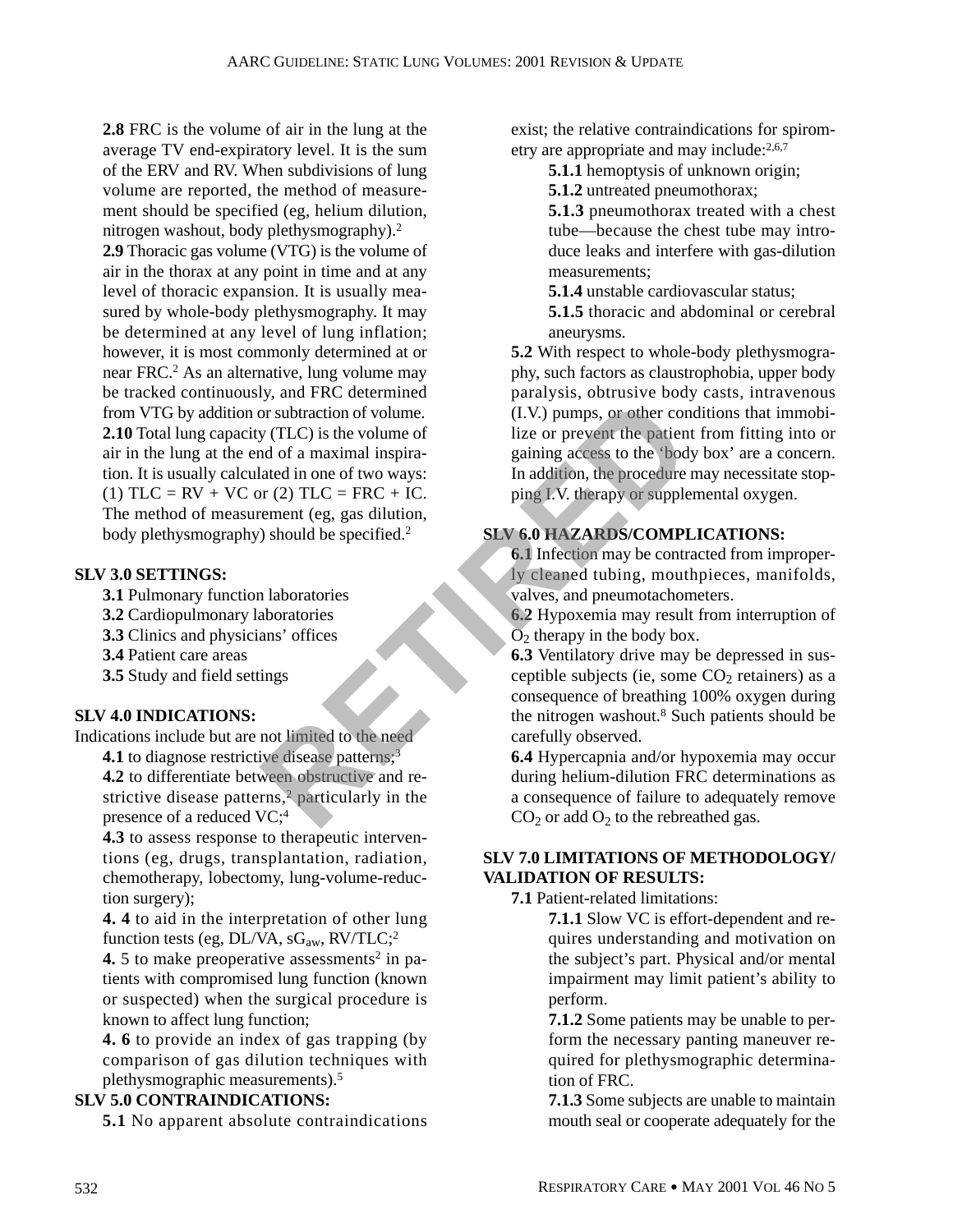time necessary to perform the test. Cough is a common cause of such limitations.

**7.1.4** Certain pathologic conditions in the subject can cause a leak in a lung-volumemeasurement system (eg, perforated eardrum, tracheostomy, transtracheal catheter, chest tube).

**7.1.5** FRC measured by gas dilution may be underestimated in individuals with airflow limitation and air trapping. $9,10$  Body plethysmography may overestimate FRC in subjects with severe airway obstruction or induced bronchospasm at panting frequencies greater than 1 Hz (1 cycle/second).11-13

**7.1.6** Elimination of nitrogen from tissues and blood can result in overestimation of the FRC in healthy subjects unless appropriate corrections are made.2

**7.2** Test validation encompasses those calibration and procedural elements that help assure credible results:

**7.2.1** Spirometry

**7.2.1.1** Spirometers (volume-displacement devices or flow-sensing devices) should meet the American (1994) and European Thoracic Societies' (1993) current accepted standards.<sup>2,3</sup> Volumedisplacement spirometers should be leak tested when calibrated (eg, daily). $14$ T.2,2,2,3 The lot in overestimation of<br>
sult in overestimation of<br>
and example the monthpiece (wideo of add  $\lt 60$  mL d<br>
are made.<sup>2</sup><br>
centures in the passure<br>
compasses those calibra-<br>
example the force lead increase<br>
on

**7.2.1.2** The VC should be measured as close as possible in time to the FRC determination.2

**7.2.2** Gas-dilution methods for FRC determination:

**7.2.2.1** Open-circuit multibreath nitrogen washout method

**7.2.2.1.1** Test should be continued for 7 minutes or until  $N_2$  concentration falls below 1.0%.<sup>15</sup> In subjects with airflow obstruction and air trapping, the time period for measuring FRC may need to be extended.

**7.2.2.1.2** A minimum of 15 minutes should elapse before test is repeated.16 **7.2.2.1.3** Initial alveolar nitrogen concentration of 80% can be assumed $2$  if patient has been breathing room air for at least 15 minutes.

**7.2.2.2** Closed-circuit multibreath helium equilibration method

**7.2.2.2.1** The helium concentration should be measured at least every 15 seconds, and water vapor should be removed from the fraction of gas that is introduced into the helium analyzer.2 The reference cell of the He katharometer should also have a water absorber in-line, if room air is used for zeroing.

**7.2.2.2.2** A mixing fan should circulate and completely mix the air throughout the main circuit.

**7.2.2.2.3** The breathing valve and mouthpiece (without a filter) should add < 60 mL dead space to the system for adults and a proportionately reduced increase for pediatric subjects and should be easy to disassemble for cleaning.

**7.2.2.2.4** Gas mixing is considered complete when the change in helium concentration has been constant over a 2-minute period (ie, changes less than 0.02%) or 10 minutes has elapsed.4 If the helium concentration can be read directly or processed by computer, helium equilibration can be assumed when the change is  $\lt$ 0.02% in 30 seconds.2

**7.2.2.2.5** The need to correct for body absorption of helium is controversial. **7.2.2.2.6** The delay between the repeated measurements should be at least the same as the time taken to reach equilibrium or 5 minutes, whichever is greater.<sup>17,18</sup>

**7.2.4** Whole body plethysmography

**7.2.4.1** The frequency of panting breathing movements against the shutter should be 1 cycle/second.11-13,19 **7.2.4.2** The cheeks and chin should be firmly supported with both hands. This should be done without supporting the elbows or elevating the shoulders.20 **7.2.4.3** Plethysmographic determina-

tion of FRC is the method of choice in patients with airflow limitation and air trapping.2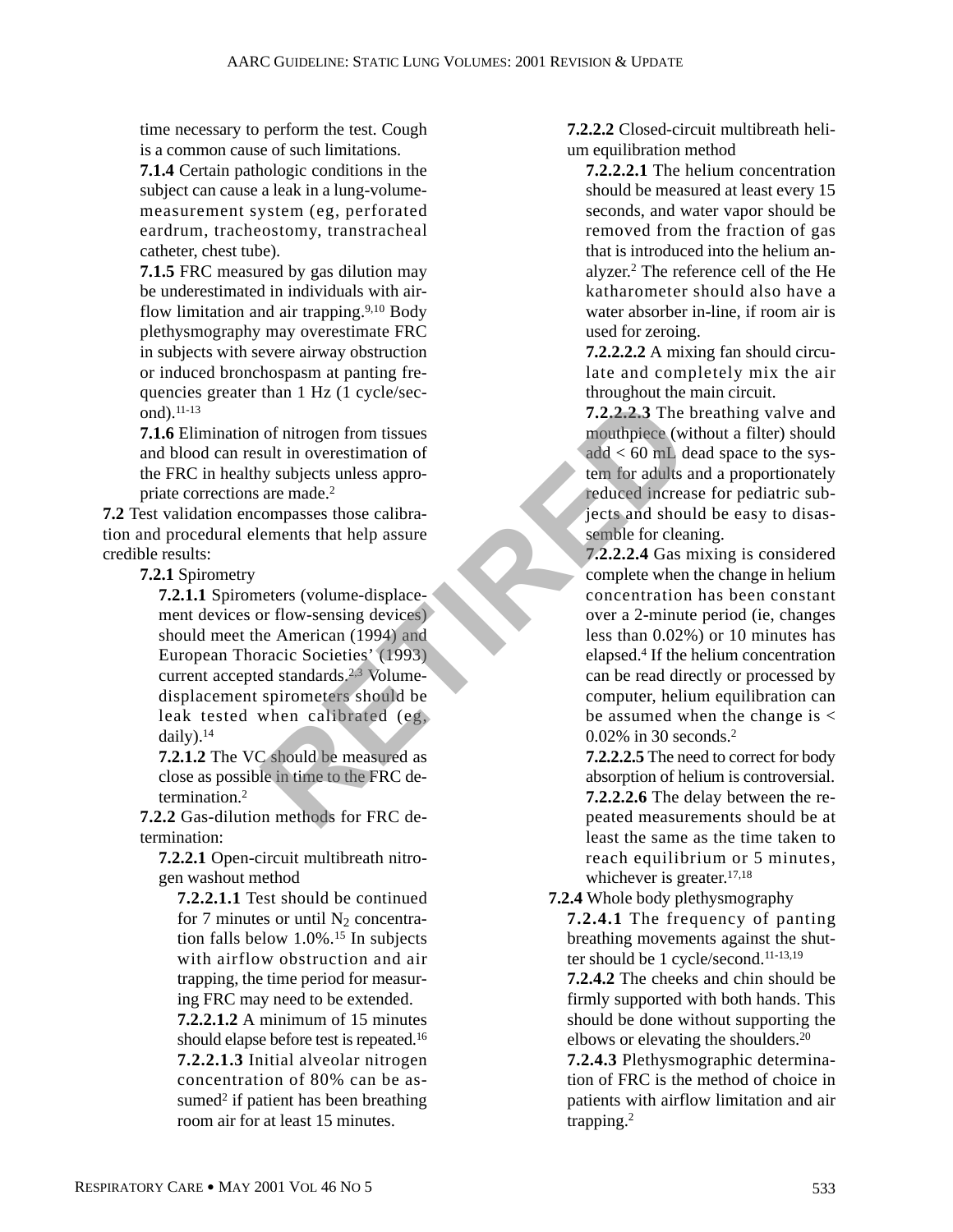**7.2.4.4** This method may be the more practical method in subjects with short attention spans or inability to stay on the mouthpiece (eg, children).

**7.3** Reproducibility of results is essential to validation and test quality.

> **7.3.1** Multiple FRC determinations by gas dilution should be made, with at least two trials agreeing within 10% of the mean.21 **7.3.2** FRC determinations by body plethysmography (at least 3 separate trials) should agree within 5% of the mean.22 **7.3.3** IC and ERV measurements should agree within 5% or 60 mL (of the mean) whichever is larger. In patients who have large variability, this should be noted.

**7.3.4** The two largest VC measurements should agree within 200 mL.3

**7.4** Clear and complete reporting of results is essential to test quality.

**7.4.1** The average FRC value should always be reported (and should ideally include the variability).

**7.4.2** The largest volume of either VC or FVC should be reported

**7.4.3** The largest reproducible value should be reported for IC and ERV, as described in 7.3.3.

**7.4.4** Various methods are used for calculating TLC and RV.23 The consensus of the Committee is that the two acceptable methods for reporting TLC and RV from FRC determinations made using gas dilution techniques are: For a mate should be noted.<br>
For a mate should be noted.<br>
T.5.4 The patients should be noted.<br>
In 200 mL.<sup>3</sup><br>
in 200 mL.<sup>3</sup><br>
in 200 mL.<sup>3</sup><br>
in a ments.<br>
FRC value should al-<br>
(and should ideally in-<br>
thous ments of at leas

 $TLC =$  mean  $FRC +$  largest IC,  $RV = TLC - largest VC; or$  $RV =$  mean  $FRC -$  largest ERV,  $TLC = RV + largest VC$ .

For body plethysmographic determinations, a VC maneuver (with its IC and ERV subdivisions) should be performed in conjunction with each VTG maneuver and the TLC calculated as

 $TLC = FRC + IC.*$ 

\*(Note: the mean IC should be close to the largest IC)

The reported TLC should be the mean of all acceptable maneuvers; the RV should be calculated as:

 $RV =$  mean TLC – largest VC.

**7.5** Conditions under which testing is done can affect results and should be controlled to the extent possible. If certain conditions cannot be met, the written report should reflect that.

> **7.5.1** Lung volumes are influenced by body position<sup>24,25</sup> and should be made in the sitting position. If another position is used, it should be noted.<sup>2</sup>

> **7.5.2** Breathing movements should not be restricted by clothing.

> **7.5.3** Diurnal variations in lung function may cause differences and, thus, if serial measurements are to be performed, the time of the day that measurements are made should be held constant.2

> **7.5.4** The patient should not have smoked for at least 1 hour prior to the measurements.

> **7.5.5** The patient should not have had a large meal shortly before testing.

**7.5.6** Nose clips should always be worn during testing.2

**7.5.7** Measurements made at ambient temperature and pressure saturated with water vapor (ATPS) conditions are corrected to body temperature and pressure saturated with water vapor (BTPS) conditions.

**7.5.8** No corrections are necessary for altitude because no consistent differences in lung volumes (TLC, VC, FRC, and RV) due solely to altitude have been found from sea level up to 1,800 meters.26-28

**7.5.9** After the mouthpiece is in place, the patient should be asked to breathe quietly in order to become accustomed to the apparatus and attain a stable breathing pattern. The end-expiratory level should be reproducible within 100 mL.

**7.5.10** VC can be measured before disconnecting the patient from measuring systems. As an alternative, the patient can be disconnected and the VC performed immediately afterward.

**7.5.11** If expired VC is measured with a  $CO<sub>2</sub>$  absorber in the system, an appropriate volume correction must be made.  $(1.05 \times$  expired volume is the correction commonly incorporated into commercial software.)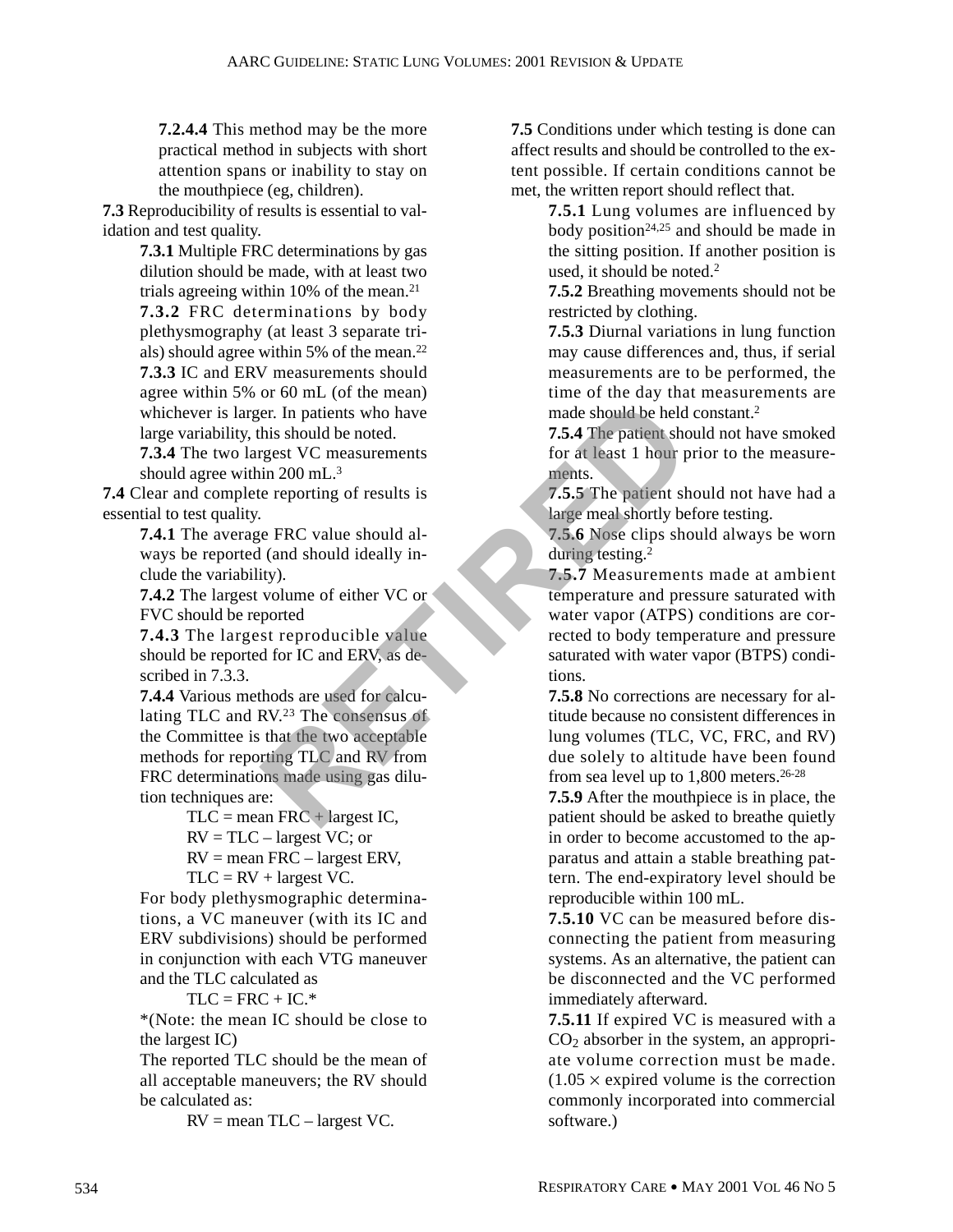**7.5.12** If a filter is used during FRC measurement, the filter volume must be subtracted.

**7.6** Choice of reference values may affect interpretation.

> **7.6.1** Make a tentative selection from published reference values. The characteristics of the healthy reference population should match the study group with respect to age, body size, gender, and race. The equipment, techniques, and measurement conditions should be similar.

> **7.6.2** Following selection of apparently appropriate reference values, compare measurements obtained from a representative sample of healthy individuals (10- 20 subjects) over an appropriate age range to the predicted values obtained from the selected reference values. If an appreciable number of the sample falls outside of the normal range, more appropriate reference values should be sought. This procedure detects only relatively gross differences between sample and reference population.29

> **7.6.3** Predicted values for RV, FRC, and TLC should be derived from the same reference population.

## **7.7** Expression of results

**7.7.1** The upper and lower limits of normal may be derived from the standard error of the estimates (SEE) around the regression lines. The two-tail 95% confidence interval can be estimated by multiplying  $\pm$  1.96  $\times$ SEE. A one-tailed 95% confidence interval can also be used for parameters in which only an abnormal high or low limit of normal is needed; the one-tailed limit is estimated by multiplying  $\pm$  1.64  $\times$  SEE and subtracting this value from the mean.<sup>22,24</sup> These methods of estimating the limits of normal are applicable only if the reference data are normally distributed (Gaussian).4 **7.7.2** The common practice of expressing results as percent predicted and regarding 80% predicted as the lower limit of normal is not valid unless the standard deviation (SD) of the reference data is proportional to the mean value.30

## **SLV 8.0 ASSESSMENT OF NEED (See SLV 4.0 Indications.)**

Technologist-driven protocols (TDP) may be useful for assessing the need for lung-volume determination, particularly in the context of other pulmonary function results (eg, spirometry, diffusing capacity).



Fig. 2. Structure for a Quality System Model for a Pulmonary Diagnostics Service (From Reference 31, with permission)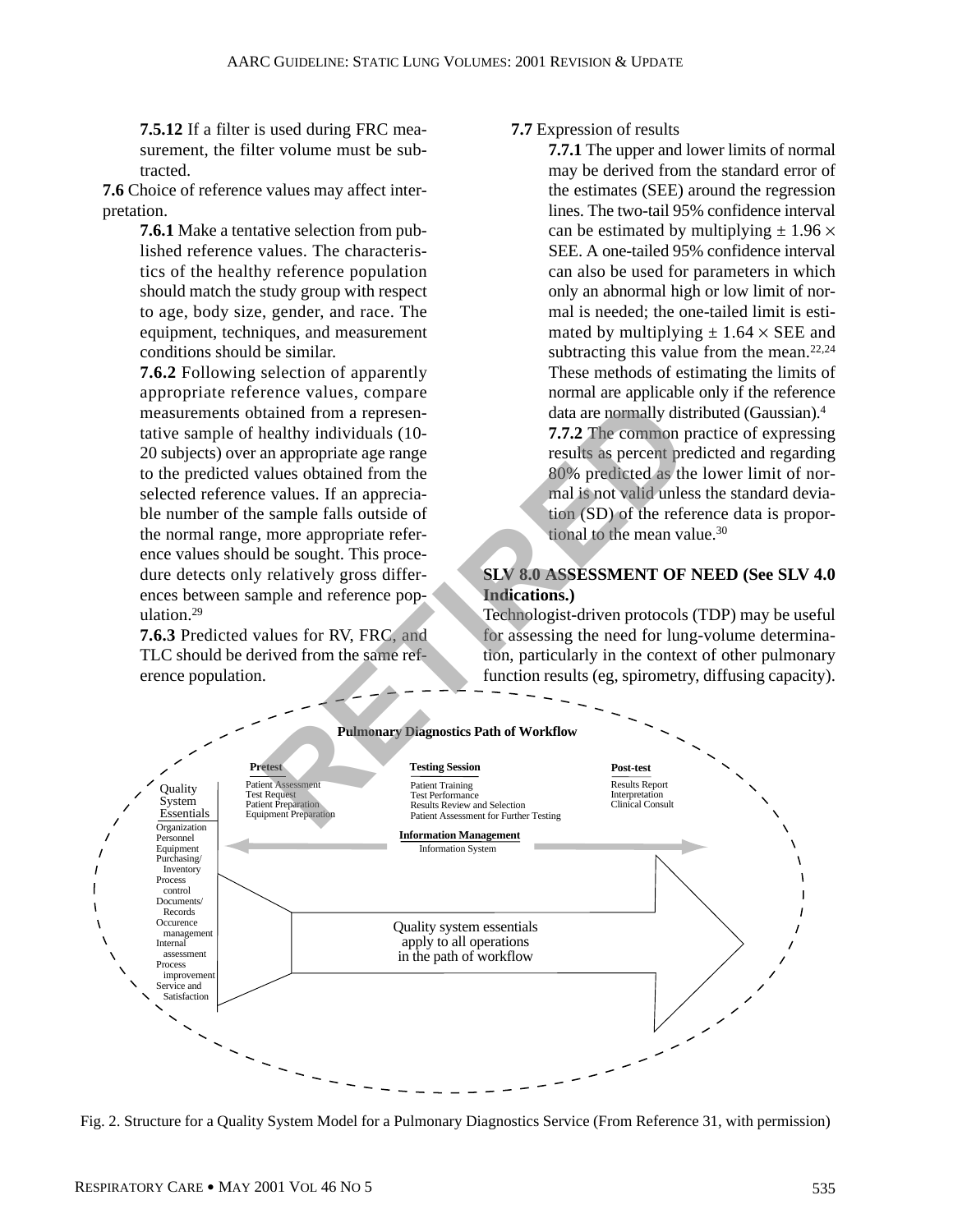## **SLV 9.0 ASSESSMENT OF QUALITY OF TEST AND VALIDITY OF RESULTS:**

The consensus of the committee is that all diagnostic procedures should follow the quality model described in the NCCLS GP26-A A Quality System Model for Health Care.<sup>31</sup> (Fig. 2) The document describes a laboratory path of workflow model that incorporates all the steps of the procedure. This process begins with patient assessment and the generation of a clinical indication for testing through the application of the test results to patient care. The quality system essentials defined for all health care services provide the framework for managing the path of workflow. A continuation of this model for respiratory care services is further described in NCCLS HS4-A A Quality System Model for Respiratory Care.32 In both quality models the patient is the central focus.

**9.1** General considerations include:

**9.1.1** As part of any quality assurance program, indicators must be developed to monitor areas addressed in the path of workflow.

**9.1.2** Each laboratory should standardize procedures and demonstrate intertechnologist reliability. Test results can be considered valid only if they are derived according to and conform to established laboratory quality control, quality assurance, and monitoring protocols. Fig. 1.1 Spiral and Model for Responsible to the patient is<br>
System Model for Responsible to the patient is<br>
ting a 3-L syring phisticated device<br>
ting a 3-L syring phisticated device<br>
ting a 3-L syring phisticated device<br>

**9.1.3** Documentation of results, therapeutic intervention (or lack of) and/or clinical decisions based on the testing should be placed in the patient's medical record.

**9.1.4** The type of medications, dose, and time taken prior to testing and the results of the pretest assessment should be documented.

**9.1.5** Report of test results should contain a statement by the technician performing the test regarding test quality (including patient understanding of directions and effort expended) and, if appropriate, which recommendations were not met.2,3,33

**9.1.6** Test results should be interpreted by a physician, taking into consideration the clinical question to be answered.

**9.1.7** Personnel who do not meet annual competency requirements or whose competency is deemed unacceptable as documented in an occurrence report should not be allowed to participate, until they have received remedial instruction and have been re-evaluated.

**9.1.8** There must be evidence of active review of quality control, proficiency testing, and physician alert, or 'panic' values, on a level commensurate with the number of tests performed.

**9.2** Calibration measures specific to equipment used in measuring lung volumes include:

> **9.2.1** Spirometers and/or other volume transducers should be calibrated daily using a 3-L syringe or another more sophisticated device. <sup>3</sup> Volume-based spirometers should be checked for leaks.

> **9.2.2** Gas dilution systems should have their gas analyzers, (ie, He,  $N_2$ ,  $O_2$ ,  $CO_2$ ) calibrated according to the manufacturer's recommendations immediately before each test. Some analyzers may require more frequent calibration.

> **9.2.3** Gas conditioning devices such as  $CO<sub>2</sub>$  and water absorbers should be inspected daily.

> **9.2.4** Body plethysmographs (including each transducer) should be calibrated at least daily, according to the manufacturer's recommendations. Leak checks or calculation of time constants should be performed in accordance with the manufacturer's recommendations.

**9.3** Quality control measures specific to measuring lung volumes include:

> **9.3.1** Lung volume analogs provide a means of checking the absolute accuracy and assessing precision. A 3-L syringe with/without an additional volume container can be used to check gas dilution systems (both open and closed circuit systems). As an alternative, a large-volume syringe can be used to assess the linearity of the associated gas analyzers, using a serial dilution technique.<sup>34</sup>

> **9.3.2** Isothermal bottles can be constructed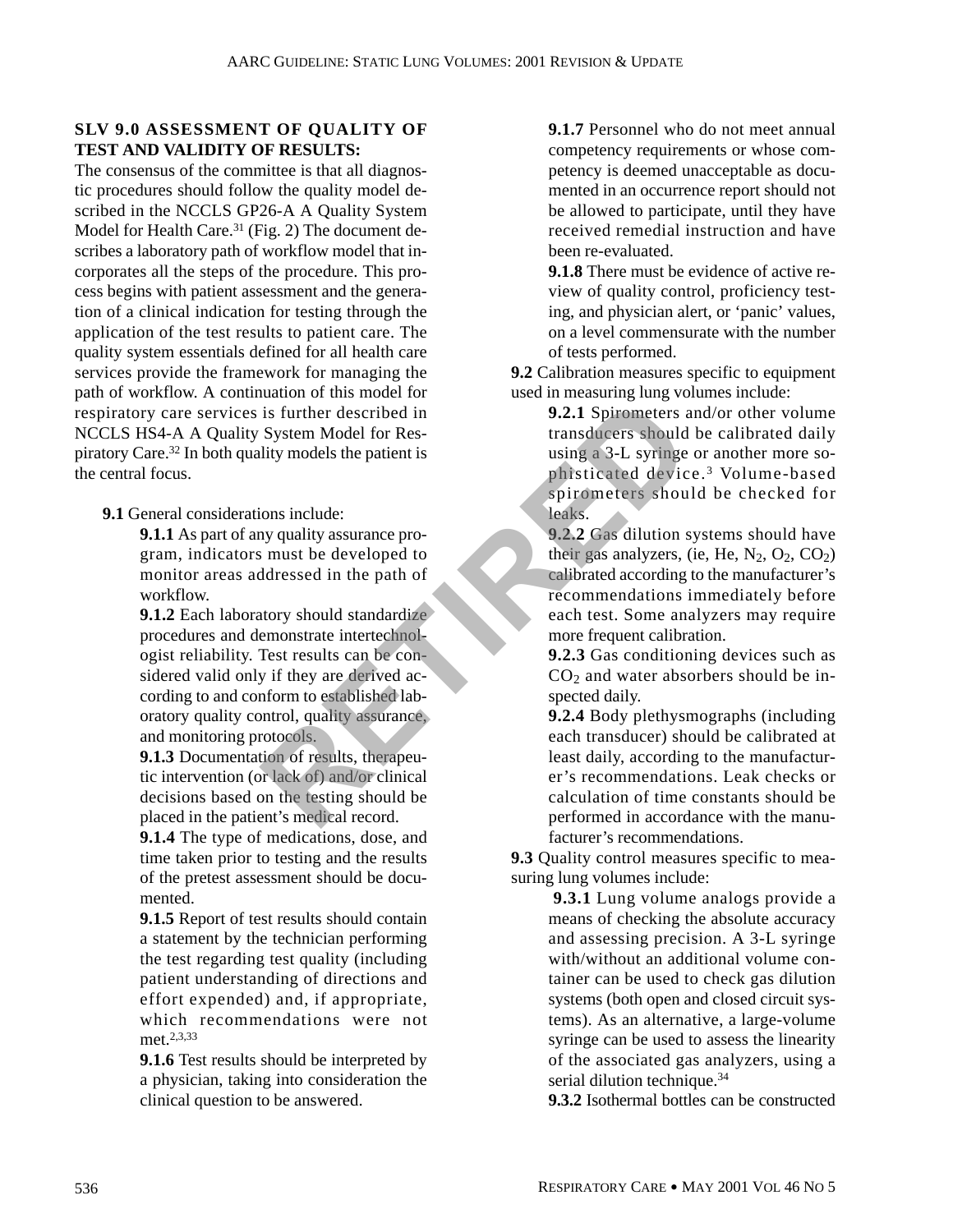or purchased in order to check body plethysmograph function (volume accuracy).

**9.3.3** Biologic controls should be used to assess the performance of the entire lungvolume system (transducers, gas analyzers, software). The means and standard deviations of 8-10 measurements of 2 or more healthy subjects may be used to check the precision of the system, as well as to troubleshoot when problems are suspected.

#### **SLV 10.0 RESOURCES:**

**10.1** Equipment: Specifications should conform to recognized standards.

> **10.1.1** All spirometers (volumetric or flow-based) should meet or exceed the minimum recommendations of the American Thoracic Society.3

**10.1.2** Helium analyzers (katharometers) should be linear from 0 to 10% with a resolution less than 0.05% He and an accuracy of 0.1%. The gas flow through the meter should be constant at 20 mL/min or more. The 95% response time of the system (analyzer, spirometer with fan) for a 2% step change should be  $\leq 15$  seconds.<sup>2</sup> **10.1.3** Plethysmographs should include:<sup>2</sup> meters (volumetric or<br>
uld meet or exceed the<br>
mendations of the Amer-<br>
intersection of the Amer-<br>
intersection of the Amer-<br>
intersection of the Amer-<br>
11.2 presence or absence<br>
testing on the patient duri<br>
andyzers (kath

**10.1.3.1** a patient compartment appropriate for the population to be tested; **10.1.3.2** a piston pump for box calibration and a manometer or similar device for mouth pressure calibration. A 3 liter syringe should be available for pneumotachometer calibration;

**10.1.3.3** a vent to atmosphere (constant volume configurations);

**10.1.3.4** a mouth shutter capable of closing within 0.1 seconds;

**10.1.3.5** and an intercom for patienttechnologist communication.

**10.1.4** Nitrogen analyzers should have a range of 0-100%  $\pm$  0.5% with 50-millisecond response time or rapidly responding  $O_2$  and  $CO_2$  analyzers that allow calculation of the fraction of expired  $N_2$  (FeN<sub>2</sub>) should be incorporated.

## **10.2** Personnel

**10.2.1** Lung-volume testing should be performed under the direction of a physician trained in pulmonary diagnostics.35

**10.2.2** Personnel should be trained (with verifiable training and demonstrated competency) in all aspects of lung-volume determination, including equipment theory of operation, quality control, and test outcomes relative to diagnosis and/or medical history.35

**10.2.3** Attainment of either the CPFT or RPFT credential is recommended by the Committee.

## **SLV 11.0 MONITORING:**

The following should be monitored during lungvolume determinations:

**11.1** reproducibility of repeated efforts;

**11.2** presence or absence of adverse effects of testing on the patient during testing. (Patients on supplemental oxygen may require periods of time to rest on oxygen between trials.)

## **SLV 12.0 FREQUENCY:**

The frequency of lung-volume measurements depends on the clinical status of the subject and the indications for performing the test.

## **SLV 13.0 INFECTION CONTROL:**

**13.1** The staff, supervisors, and physician-directors associated with the pulmonary laboratory should be conversant with "Guideline for Isolation Precautions in Hospitals"36 and develop and implement policies and procedures for the laboratory that comply with its recommendations for Standard Precautions and Transmission-Based Precautions.

**13.2** The laboratory's manager and its medical director should maintain communication and cooperation with the institution's infection control service and the personnel health service to help assure consistency and thoroughness in complying with the institution's policies related to immunizations, post-exposure prophylaxis, and job- and community-related illnesses and exposures.37

**13.3** Primary considerations include adequate handwashing,<sup>38</sup> provision of prescribed ventilation with adequate air exchanges,<sup>39</sup> careful handling and thorough cleaning and processing of equipment,36 and the exercise of particular care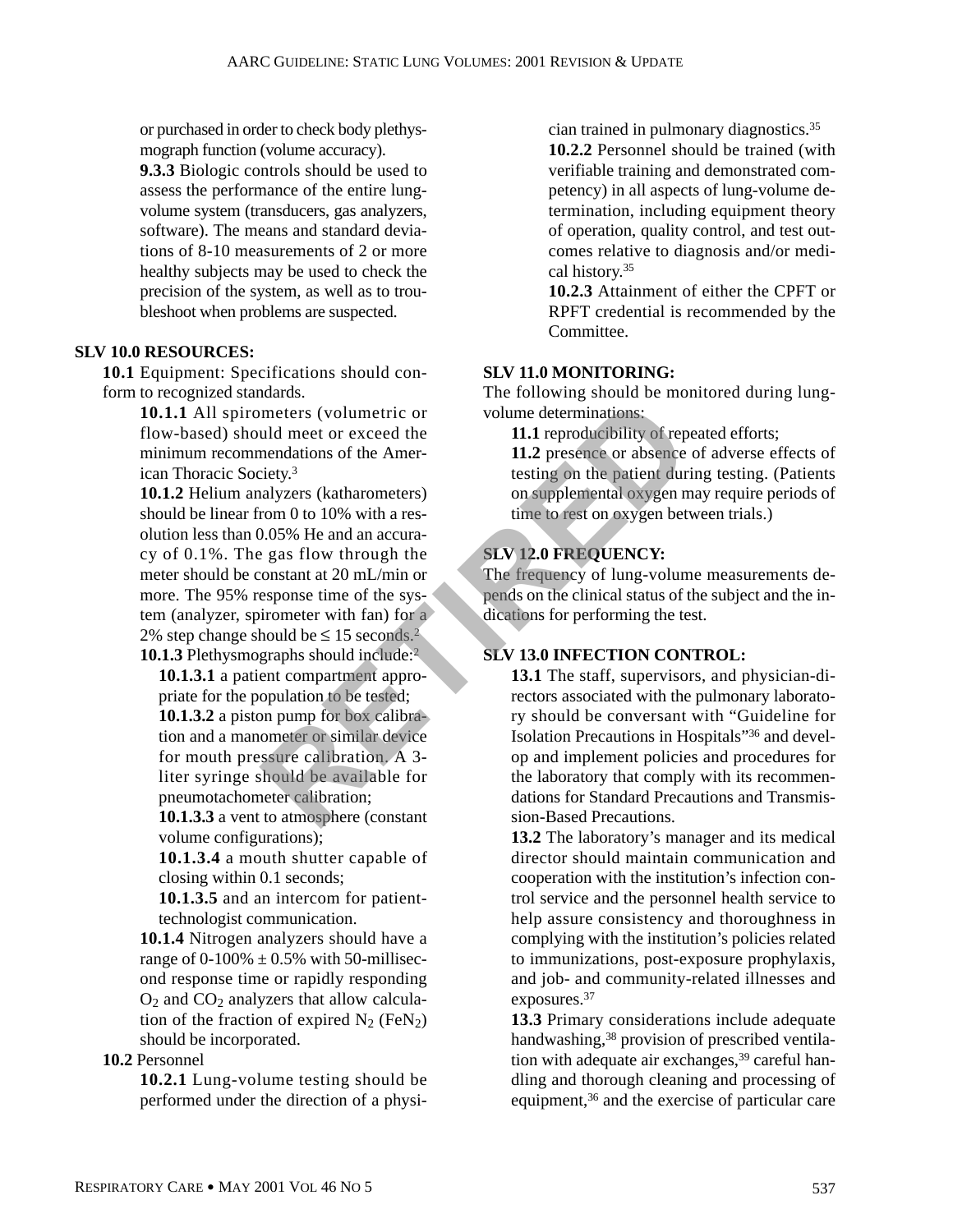in scheduling and interfacing with the patient in whom a diagnosis has not been established. Considerations specific for lung-volume measurement include:

> **13.3.1** The use of filters is neither recommended nor discouraged. Filters may be appropriate for use in systems that use valves or manifolds on which deposition of expired aerosol nuclei is likely.40

> **13.3.2** If filters are used in gas-dilution procedures, their volume should be subtracted when FRC is calculated.

> **13.3.3** If filters are used in the plethysmograph system, the resistance of the filters should be subtracted from the airways resistance calculation.

> **13.3.4** Nondisposable mouthpieces and equipment parts that come into contact with mucous membranes, saliva, and expirate should be cleaned and sterilized or subjected to high-level disinfection between patients.36,41 Gloves should be worn when handling potentially contaminated equipment.

**13.3.5** Flow sensors, valves, and tubing not in direct contact with the patient should be routinely disinfected according to the hospital's infection control policy. Any equipment surface that displays visible condensation from expired gas should be disinfected or sterilized before it is reused. Exam Blonshine BS RRT RP<br>
For the divining Eq. Contact<br>
Susan Blonshine BS RRT RPF<br>
Susan Blonshine BS RRT RPF<br>
that come into contact<br>
that come into contact<br>
Carl Mottram, BA RRT RPFT, Informas, saliva, and ex<br>
If Cloves

**13.3.6** Water-sealed spirometers should be drained weekly and allowed to dry.<sup>2</sup>

**13.3.7** Closed circuit spirometers, such as those used for He-dilution FRC determinations, should be flushed at least 5 times over their entire volume to facilitate clearance of droplet nuclei. Open circuit system need only have the portion of the circuit through which rebreathing occurs decontaminated between patients.

## **SLV 14.0 AGE-SPECIFIC ISSUES:**

Test instructions should be provided and techniques described in a manner that takes into consideration the learning ability and communications skills of the patient being served.

**14.1** Neonatal: This Guideline does not apply

to the neonatal population.

**14.2** Pediatric: These procedures are appropriate for children who can perform spirometry of acceptable quality and can adequately follow directions for plethysmographic testing.

**14.3.** Geriatric: These procedures are appropriate for members of the geriatric population who can perform spirometry of acceptable quality and adequately follow directions for plethysmographic testing.

### *Pulmonary Function Testing Clinical Practice Guidelines Committee (The principal author is listed first):*

*Gregg Ruppel MEd RRT RPFT, St Louis MO Susan Blonshine BS RRT RPFT, Mason MI Catherine M Foss, BS RRT RPFT, Ann Arbor MI Carl Mottram, BA RRT RPFT, Chair, Rochester MN Jack Wanger MS RRT RPFT, Lenexa KS*

The current Pulmonary Function Clinical Practice Guidelines Committee updated an earlier version (Static lung volumes. Respir Care 1994;39(6):830- 835) and gratefully acknowledges those individuals who provided input to that earlier version: Robert Brown, Michael Kochansky, and Kevin Shrake.

#### **REFERENCES**

- 1. ACCP-ATS Joint Committee on Pulmonary Nomenclature. Pulmonary terms and symbols. Chest 1975;67(5):583-593.
- 2. Quanjer PH, Tammeling GJ, Cotes JE, Pedersen OF, Peslin R, Yernault JC. Lung volumes and forced ventilatory flows. Report Working Party Standardization of Lung Function Tests, European Community for Steel and Coal. Official Statement of the European Respiratory Society. Eur Respir J Suppl 1993 Mar;16:5-40.
- 3. American Thoracic Society. Lung function testing: selection of reference values and interpretative strategies. Am Rev Respir Dis 1991;144:1202-1218.
- 4. Aaron SD, Dales RE, Cardinal P. How accurate is spirometry at predicting restrictive pulmonary impairment? Chest 1999;115: 869-873.
- 5. Wade JF, Mortenson R, Irvin CG. Physiologic evaluation of bullous emphysema. Chest 1991;100(4):1151-1154.
- 6. American Thoracic Society: Standardization of spirometry: 1994 update. Am J Respir Crit Care Med 1995;152(3):1107- 1136.
- 7. American Association for Respiratory Care. AARC Clinical practice guideline: Spirometry, 1996 update. Respir Care 1996;41(7)629-636.
- 8. Miller WF, Scacci R, Gast LR. Laboratory evaluation of pulmonary function. Philadelphia: JB Lippincott, 1987: 137.
- 9. Bedell GN, Marshall R, DuBois AB, Comroe JH. Plethys-